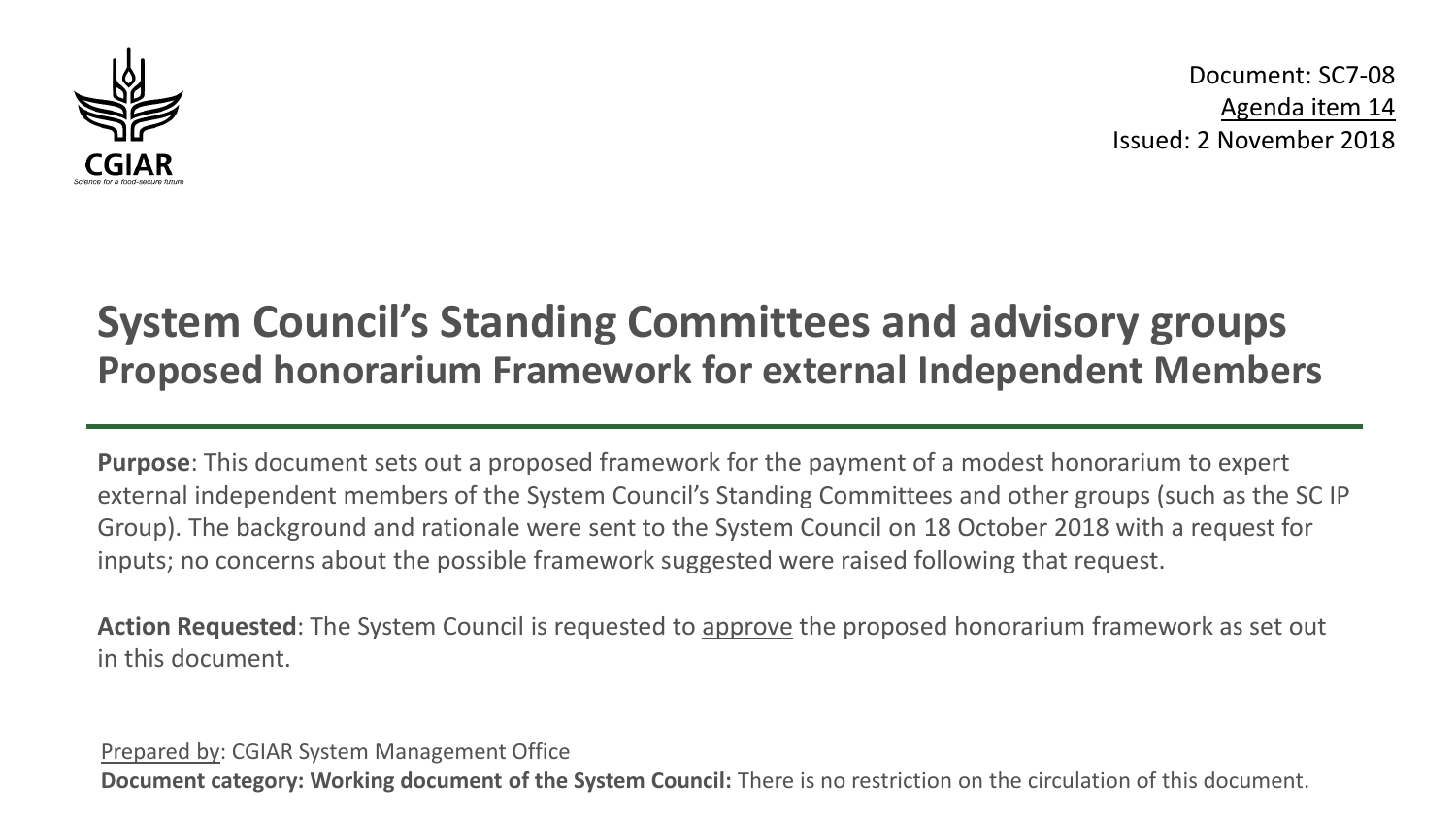## **Stipulations from the respective Terms of Reference**



| • TOR approved by the Council on 10 November 2017                                                                                                                                                                                                                                                                                                                                                                                                                                                                                                                                                                                                                                                                                                                                                                                                                                          | At present members are nominated by System Council members                                                                                                                                                                                                                                                                                                                                                                                                                                                                                                                                                                                         |
|--------------------------------------------------------------------------------------------------------------------------------------------------------------------------------------------------------------------------------------------------------------------------------------------------------------------------------------------------------------------------------------------------------------------------------------------------------------------------------------------------------------------------------------------------------------------------------------------------------------------------------------------------------------------------------------------------------------------------------------------------------------------------------------------------------------------------------------------------------------------------------------------|----------------------------------------------------------------------------------------------------------------------------------------------------------------------------------------------------------------------------------------------------------------------------------------------------------------------------------------------------------------------------------------------------------------------------------------------------------------------------------------------------------------------------------------------------------------------------------------------------------------------------------------------------|
| • Membership includes three external independent members,<br>appointed by the Council from 1 August 2018 (Decision<br>reference SC/M6/EDP1)<br>• Paragraph 24: "The external independent members of the AOC<br>may receive a modest honorarium for service in accordance<br>with any honorarium framework approved by the Council, in<br>addition to support for travel expenses and per diem according<br>to the stipulations of the System Organization's travel and<br>expenses policy. Persons serving on the AOC who are affiliated<br>with any System Council constituency are ineligible to receive<br>an honorarium, but may be compensated for travel costs if<br>from a developing country constituency."<br>• Engagement letters were signed by each external independent<br>member, noting that an honorarium framework would be<br>approved by the Council later in the year. | therefore not eligible for honorarium.<br>Discussions on revisions to TOR may include introduction of<br>one/more independent members; if that is the case any agreed<br>framework is recommended to also apply to them.<br><b>SIMEC</b> (no change recommended as no external expert<br>member category)<br>TOR approved by the Council on 11 May 2017<br>Membership of the SIMEC shall be composed of a maximum of<br>nine (9) persons who represent voting member constituencies of<br>the System Council<br>Members are therefore ineligible to receive an honorarium, but<br>may be compensated for travel costs if from a developing country |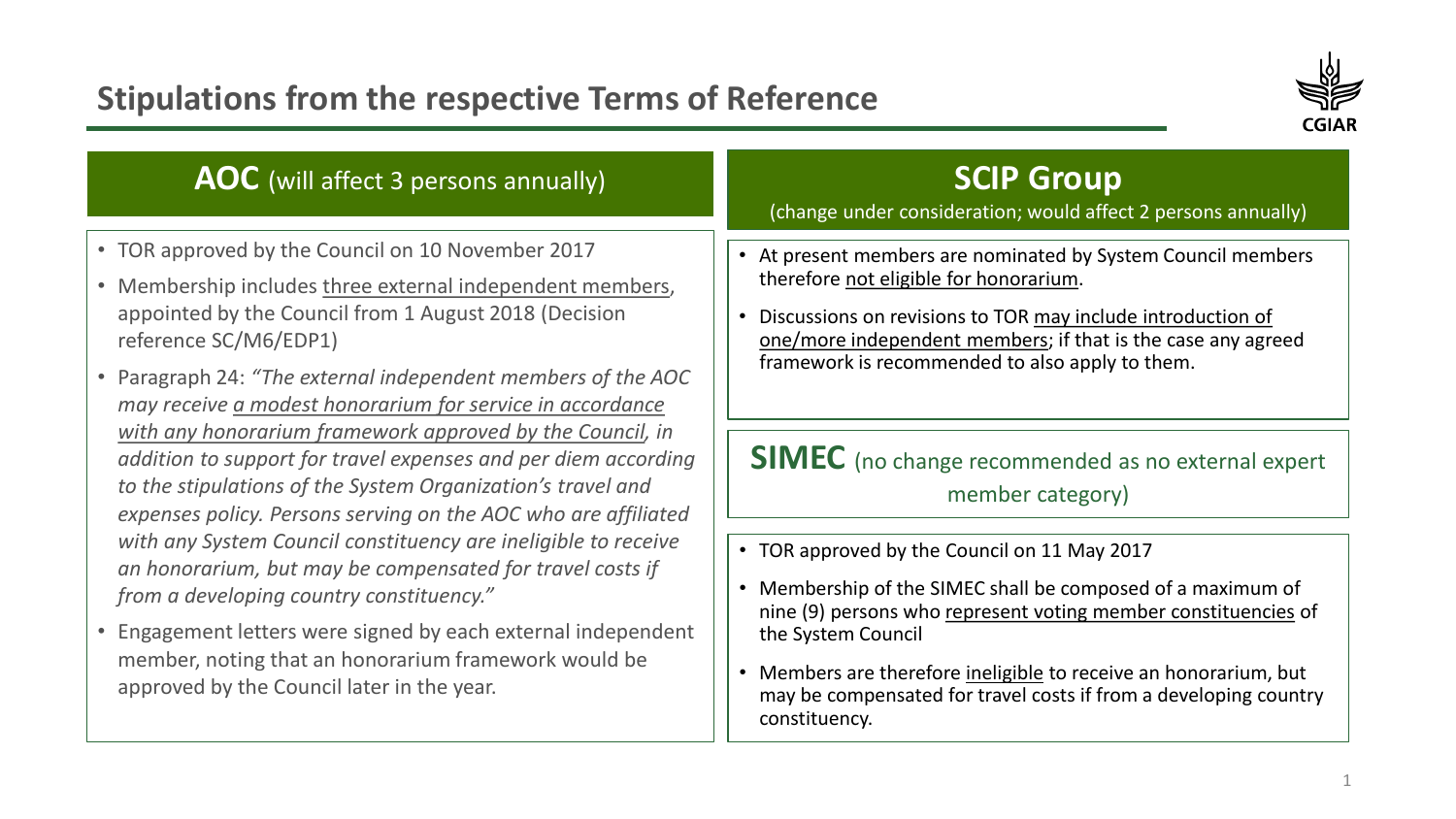

- There is **understandable public scrutiny** of honoraria/remuneration arrangements for donor-supported entities.
- Based on reviews of public (including with 'comparable organizations' identified by the former CGIAR Transition Team), quasi-public and charity-based entities and multilateral funding bodies, there is **no consistent practice** in terms of honorarium arrangements.
- In those settings where honorarium arrangements are given, there are **certain principles** however that appear to guide the relevant Board/Council's approval of honorarium arrangements.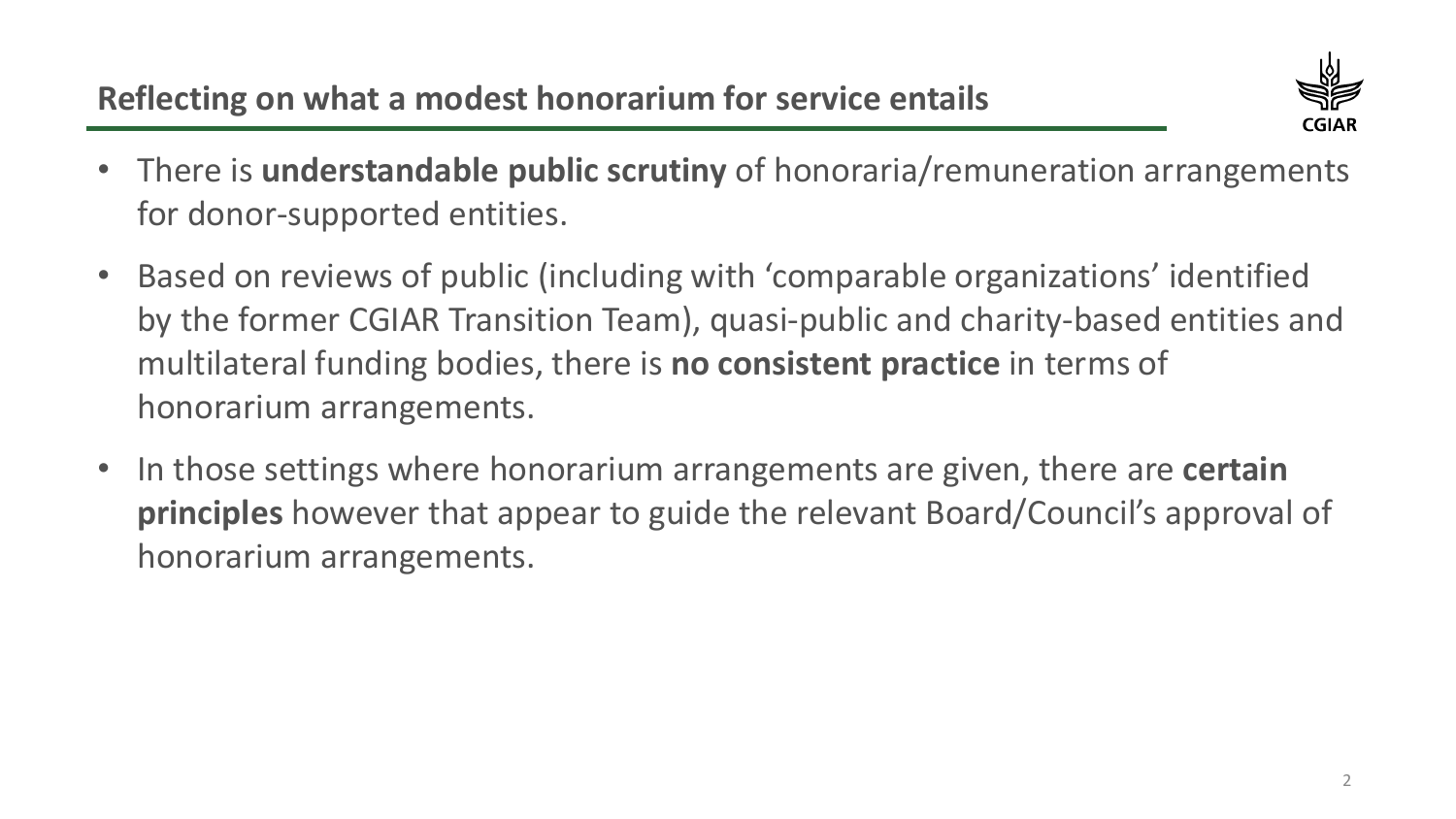**Commonly adopted principles where honoraria are paid**



- I. Honorarium payments are based on **recognizing the commitment of a person's demonstrated experience and time towards achievement of an organization's goals**, rather than remuneration for actual time served. They are optional at the hands of serving independent member, and even when declined the availability of the offer is recognized;
- II. Whilst typically modest in not-for-profit settings in recognition of the public funding nature of such endeavors, an honorarium payment **mitigates against the perception that such experience and time is provided as a pure courtesy**. Instead, there is appreciation that the specialized independent expert skills and experience are identified as having been sought and provided;
- III. Honorarium payments also set the support aside from what would typically be expected via a 'fee-for-service consultancy' that typically requires the production of substantive materials, whereas an **honorarium-based role typically involves the stewardship of processes**; and
- IV. Honorarium payments also **reinforce that such roles do not carry formal decision- making authority.**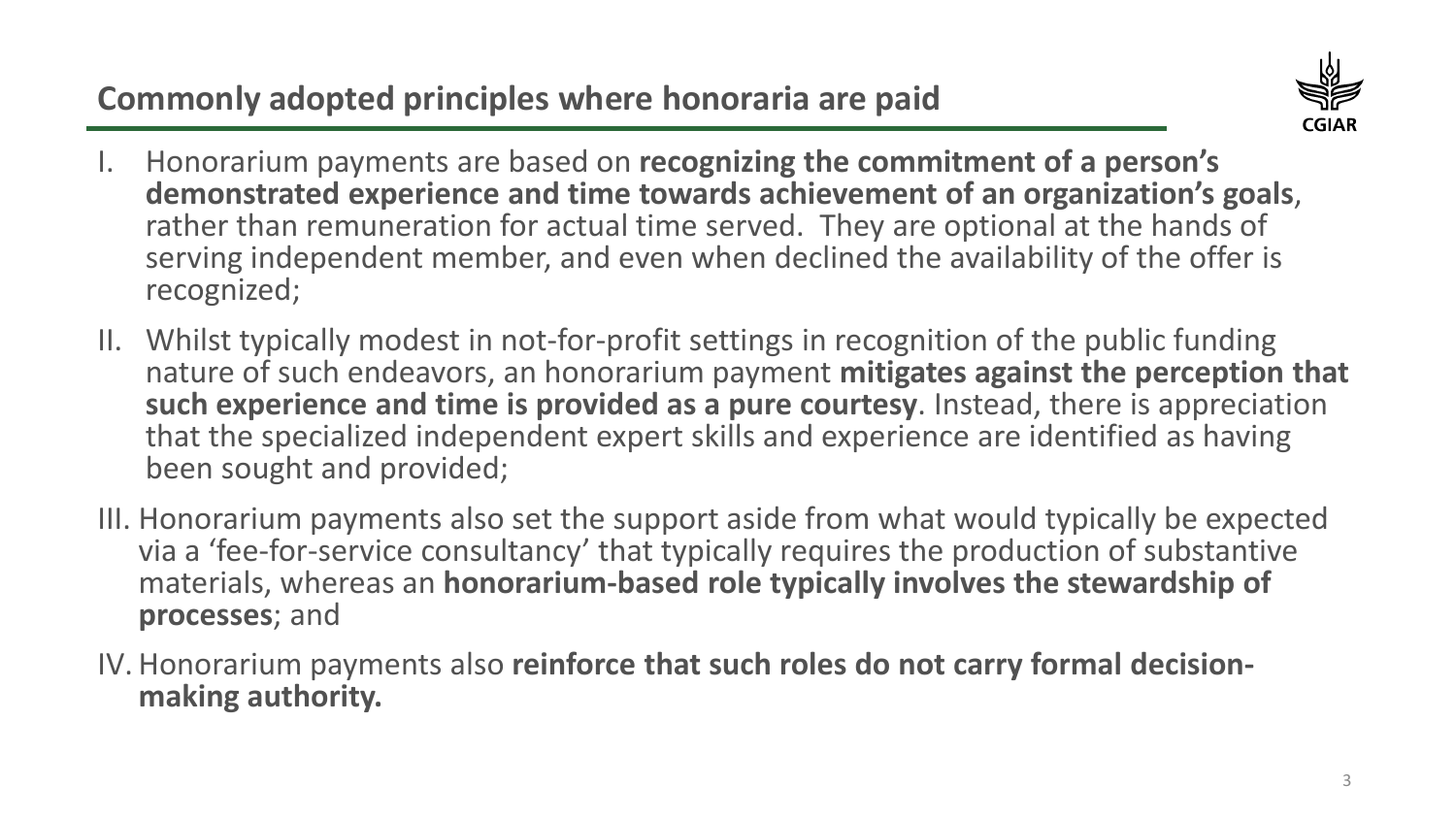

A typical time commitment for an external independent member would include the following:

- Induction session and activities **2 working days (once off each 3 years)**
- Four meetings, held quarterly, typically three virtual meetings and one in-person meeting this equates to a total of **3 working days of meeting time**
- Preparation time for those meetings (inputs into agenda setting, review of materials and meeting summaries) is estimated at **1 working day per meeting**
- Additional time spent on consultation of materials not known at this point, but likely to be **up to 5 working days per year** - Committee members aware of this expectation and that a limit is not set.

*Total of around 9-11 working days per year*

## If serving in the AOC Chair role an external independent member:

- Has a standing invite to attend System Council meetings according to the CGIAR System Framework (i.e. **2 x 2 working days meeting time**)
- Stewards development of an annual rolling agenda and meeting agendas **(1-2 working day per year)**
- Would undertake regular communication with the Chair of the SMB's Audit and Risk Committee **(1-2 working days per year)**

Up to an additional 10-12 working days per year  $4\,$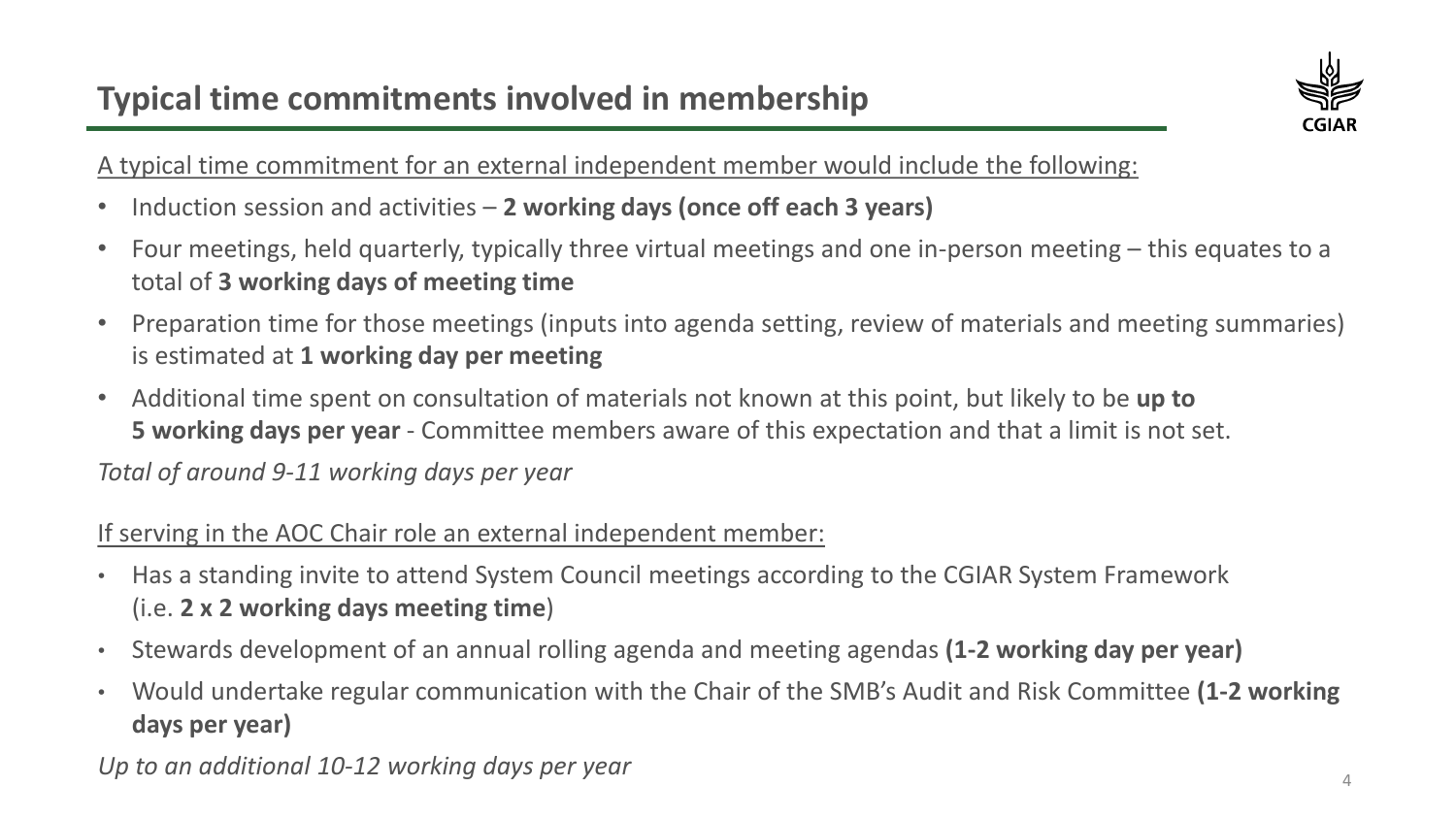

Broad concept – a modest honorarium would be available to people that bring expert independent skills to a committee/group's mandate (e.g. in internal audit, ethics, intellectual assets management, investigations, and/or forensic accounting), provided that the people are serving as external independent members.

## Key principles:

- **Person must serve as an external independent member**: means a person who is neither nominated by nor affiliated in any way with any System Council constituency. i.e. they cannot take or receive instructions from a System Council participant (member or active observer)
- **Any honorarium covers all duties in respect of membership of the Committee/Group**, which may be above estimates communicated, including any requested attendance at in-person meetings.
- **For the role of Chair**, recognizing the additional representation and coordination role across the System (including a standing invitation to System Council meetings and liaison with the Chair of the SMB's Audit and Risk Committee), a different amount is proposed, which also covers all duties in respect of membership and chairing of the Committee, which may be above estimates communicated, including attendance at in-person meetings of the Committee and the System Council.
- \*\* Note this proposal does not relate to the honorarium arrangements for ISDC and SPIA which are addressed differently